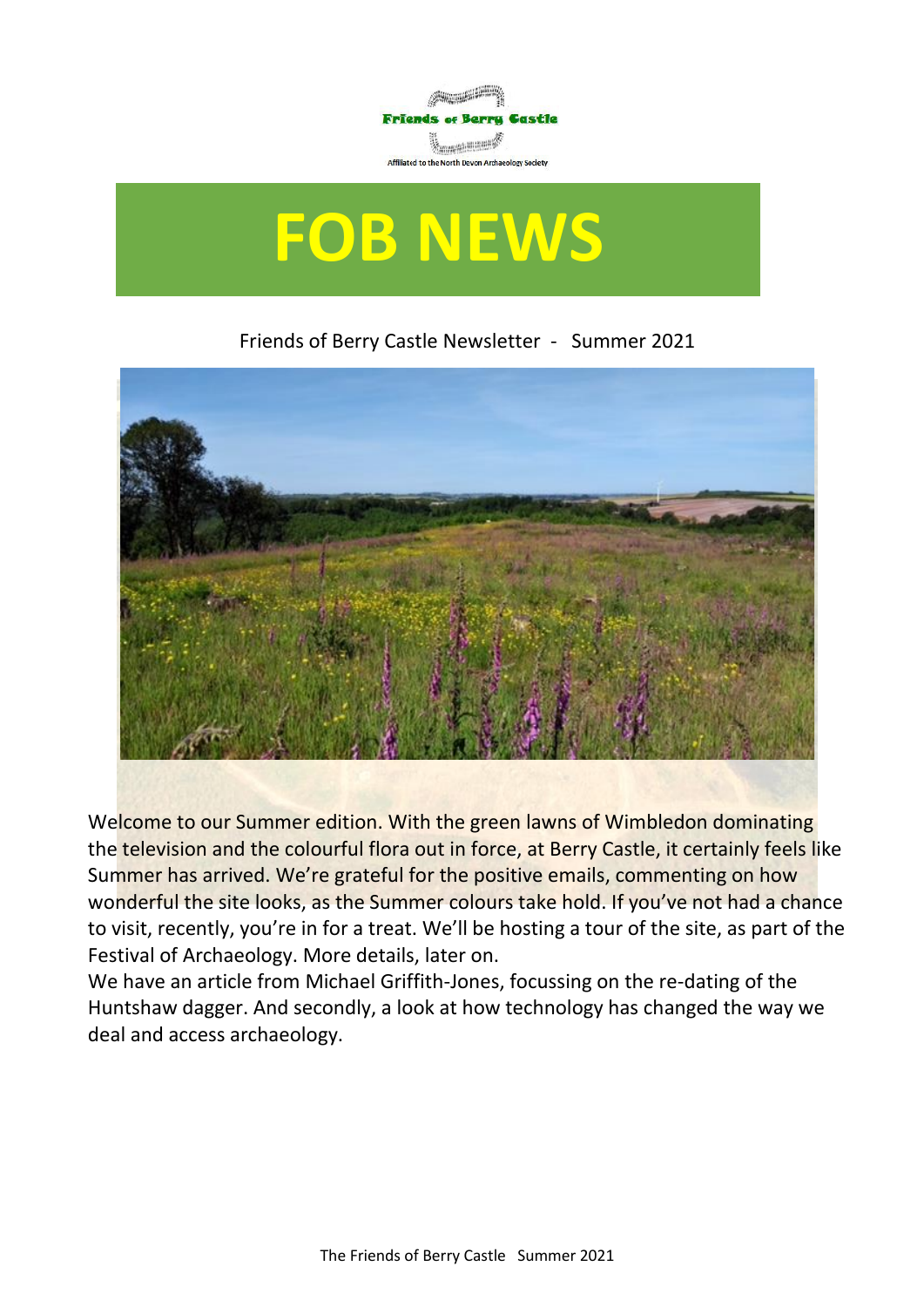## **New Dating for the Huntshaw Dagger**

Berry Castle is described in the Historic Environment Record (HER) as an Early Iron Age hillslope enclosure, presumably dating to between 600 BC and 500 BC, while Historic England (HE) describes it as a 'slight univallate hillfort', a class of monuments that generally date from the Late Bronze Age to the Early Iron Age. As there is no actual dating evidence, pottery or charcoal (for C14 dating), from the north Devon enclosures these dates must be speculative, but have been widely accepted. It has generally been thought that the Early Iron Age communities who occupied these small enclosures gradually merged into much larger, more powerful groups, abandoning their small enclosures, and going on to build the large hillforts during the Middle Iron Age (300 BC to 100 BC). In the south-west, these hillforts seem to have been abandoned by about 150 BC, with their people returning to small-scale farms, many of which have been identified in south Devon. In west Wales, where dating has been established, the small enclosures similar to Berry Castle and the other Torridge sites, can be dated anywhere from the Early Iron Age to the Late Iron Age and even into the early Roman period. So it is possible that sites like Berry Castle are not early after-all, but may date to the Late Iron Age, after the large hillforts went out of use?

The Middle Bronze Age dates given on our information board were the generally accepted dates for Camerton-Snowshill daggers of which the Huntshaw Dagger is a fine example. They are closely associated with the 'Wessex Culture' and several examples have been found in barrows across Wessex i.e., the Stonehenge area. Most of these excavations were conducted before carbon 14 dating was widely available, so these barrows were broadly thought to be Middle Bronze Age in date, with dates varying over time from 1500 to 1300 BC to 1650 to 1400 BC. These dates are still to be found in some of the literature of these daggers and in some museum exhibits, hence we used them on our info board as they seemed current at the time. Unbeknown to us at the time, a paper had been published in which a re-assessment of the dating of these daggers in the south-west had been undertaken. It came as quite a surprise that preserved bone and charcoal samples found in the barrow along with the Huntshaw dagger were analysed and the C14 dates obtained were 2032- 1887 BC and 1950-1759 BC (calibrated dates BC to 95.4% probability). These dates firmly put these daggers into the Early Bronze Age, not the Middle Bronze Age, with the building of round barrows in the south-west ending in the Middle Bronze Age, about 1500 BC, and not about 1200 BC as previously thought. A well respected south-west archaeologist has said that in all probability Bronze Age dates that were established more than ten years ago are likely to be wrong!

The Huntshaw dagger barrow, Barrow No2 on our map of the Darracott Moor Barrow Cemetery, was excavated by the local Torrington archaeologist George Doe in 1875. He seems to have been a damn good archaeologist by the standards of the day, as his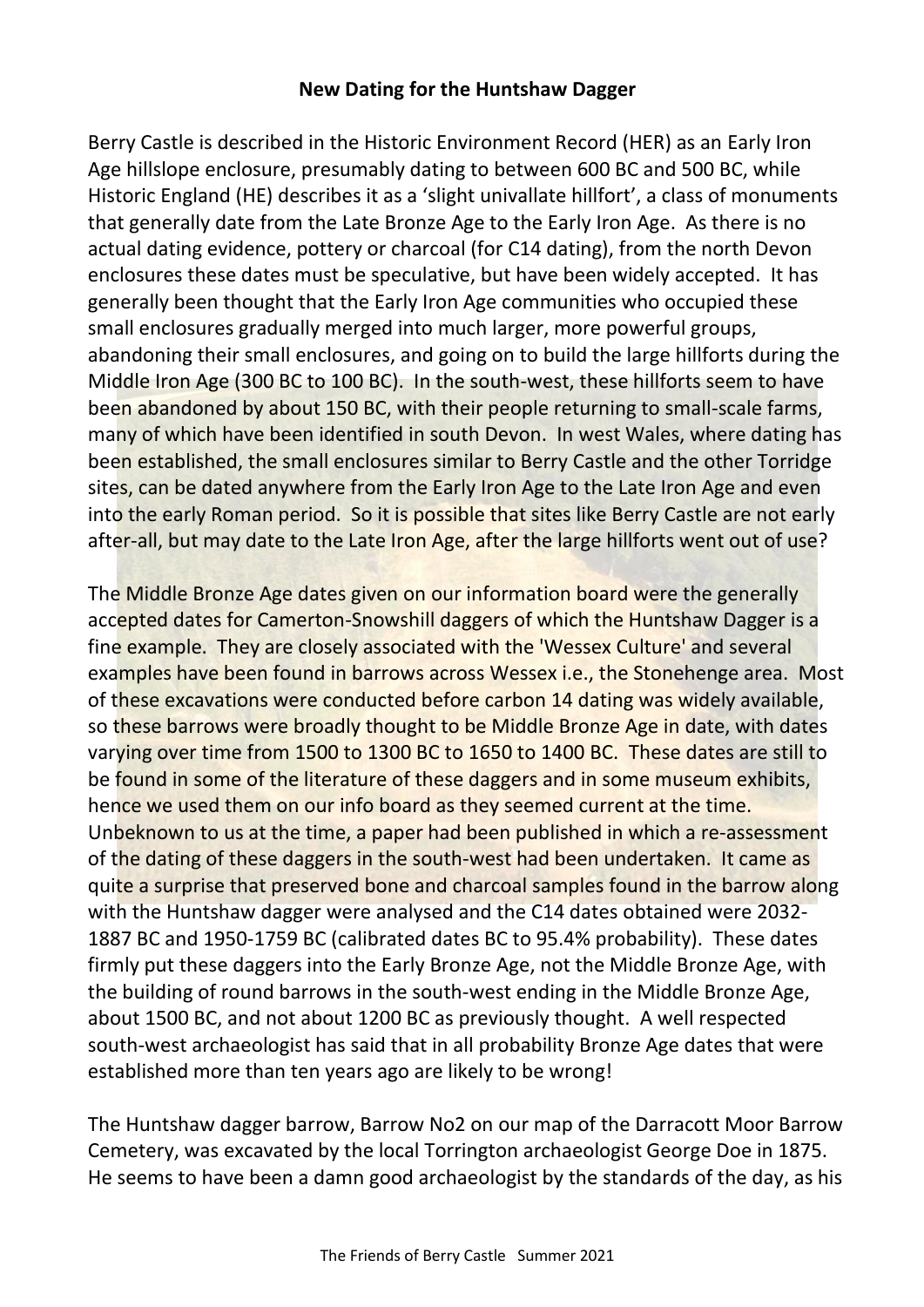description of the construction of the 'dagger barrow' has allowed us to reconstruct what it may have looked like. Many of his contemporaries were not so thorough. He also preserved at least some of the cremated bone etc. found with the dagger, which has enabled the C14 dates to be obtained, and so helped us to rewrite a little bit of our prehistory. At many other excavations of the time, far more illustrious and wellknown 'barrow diggers' merely threw away the cremated bone and charcoal they found, but George Doe didn't. - Bravo George!



The Huntshaw dagger is up there with the best. The Snowshill dagger gave its name to the general dagger type – Camerton-Snowshill. The Bush Barrow dagger, found together with very rich grave goods, including gold objects, in a barrow near Stonehenge.



A reconstruction of Barrow No. 2, based on George Doe's excavation record. It is possible that white

stones, or at least very pale grey ones were chosen for the barrow's capping, in an attempt to mimic

the chalk-covered barrows of the Wessex region around Stonehenge, the possible home of the daggers?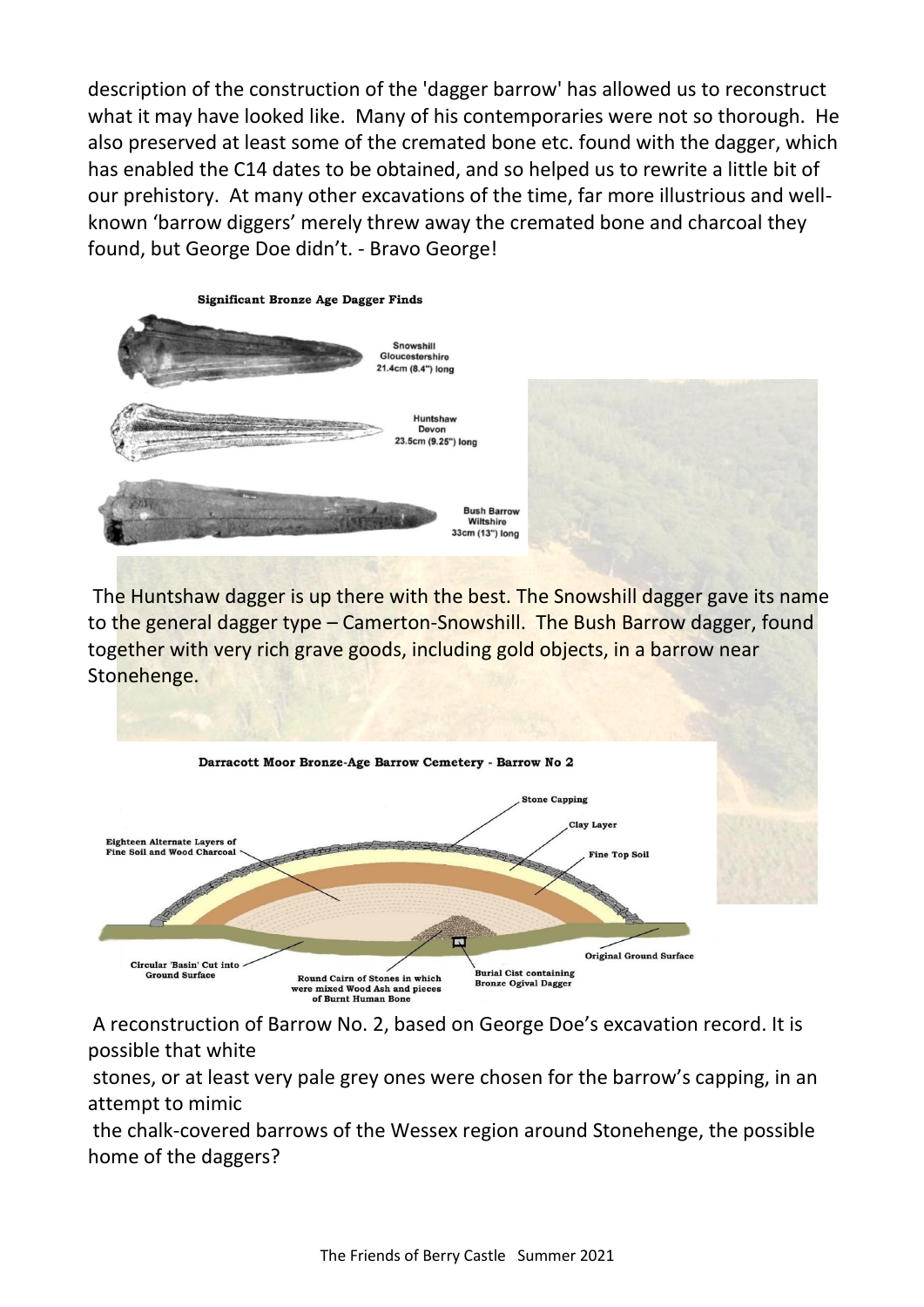## Huntshaw barrow numbering

The identification 'Huntshaw 2' which appears in archaeological publications and the RAMM exhibit for the dagger was assigned by the late Leslie Grinsell (1907-1995). He spent much of his archaeological career recording and cataloguing prehistoric barrows across many counties of England. In each county he catalogued the barrows by parish, giving each barrow in the parish a number from 1 to xx. He recorded only two barrows in the parish of Huntshaw, therefore Huntshaw 1 & Huntshaw 2. He catalogued the remainder of the barrows in the group as being in the parish of Great Torrington. As he listed the parishes in each county in alphabetical order there is a 'disconnect' between Huntshaw and Great Torrington, for a common group of round barrows. As it is more than likely there were no parish boundaries in the Bronze Age and the barrows are all situated on Darracott Moor, so for the purposes of our map, the barrows are called the Darracott Moor Group. It is based on the 19<sup>th</sup> century map of the barrows that were investigated using its numbering, with a few more recent additions and modifications.



An update on the Darracott Moor Bronze Age Barrow Cemetery, with two more barrows added.

All this goes to show just how dynamic prehistoric archaeology has become, as not only is there doubt about the Early Iron Age date proposed for Berry Castle, but the dating of the Huntshaw dagger has been put back by at least three hundred years, to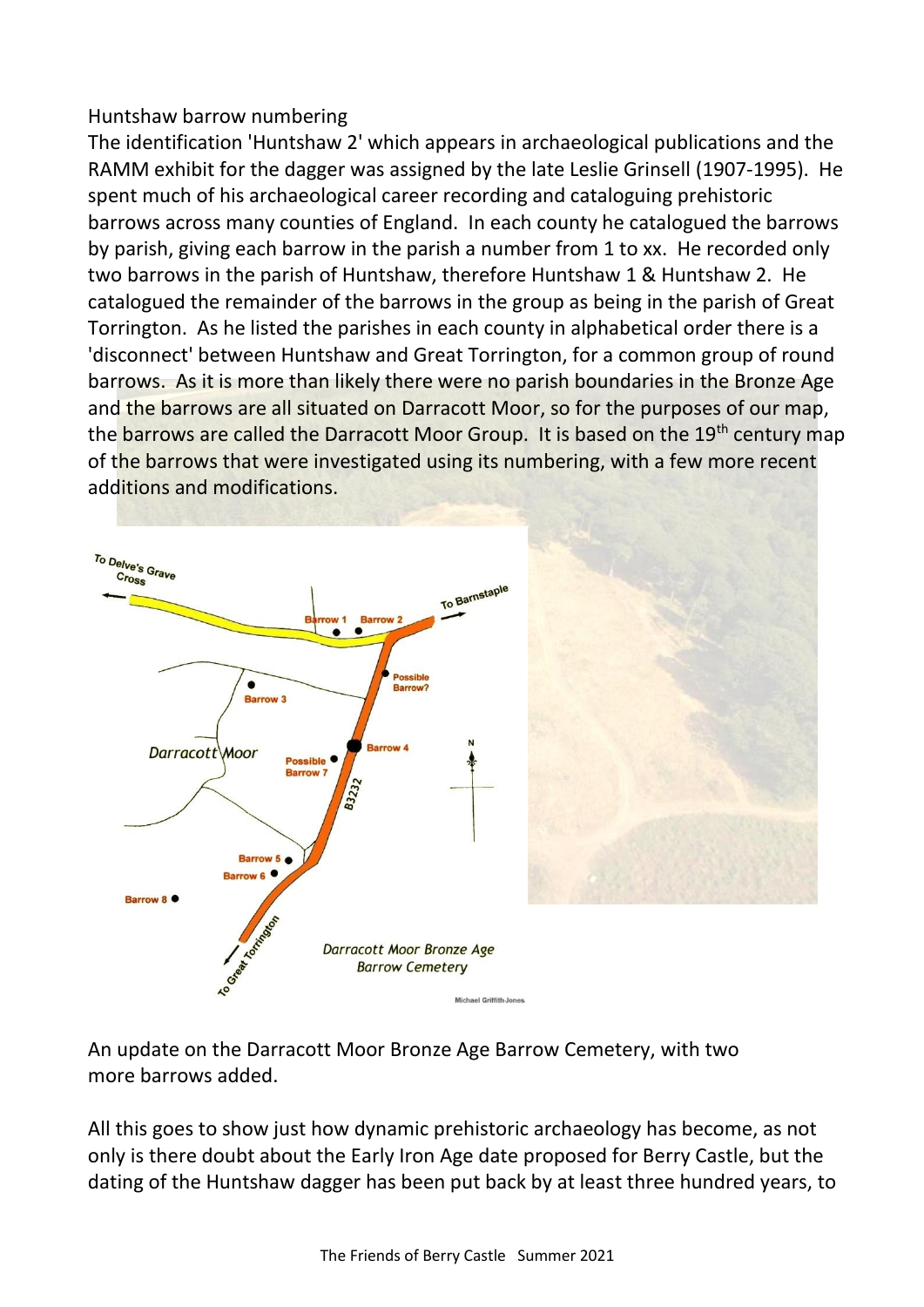a time when it was though that nothing much was going on in our area. The map of the Darracott Moor Barrow Group on our info board is now also out of date, as at least one, if not two barrows must now be added to the group. With the dating of the dagger the barrow group must now be considered to be of an Early Bronze Age date, with none of them likely to have being built after about 1500 BC.

## **A Technical Revolution?**

From the early days of hot air balloons, to the latest LIDAR images, aerial pictures have played an important role in understanding the historical landscape. Whether it's surveying a known archaeological area, or finding new ones, by chance. New technology has always assisted archaeologists in uncovering the hidden stories which lie beneath.

How many of us have scoured Google Earth for cropmarks? Or have used the various tools, to show where the Sun, Moon and stars rise and set? There are a vast number of online websites and Apps, which can be found, to assist research into sites. For example, LIDAR (a way of measuring distances by targeting an object with a [laser](https://en.wikipedia.org/wiki/Laser) and recording the time for the reflected light to return to the receiver, to make digital [3-D](https://en.wikipedia.org/wiki/3D_modeling) 



[representations](https://en.wikipedia.org/wiki/3D_modeling) of areas on the earth's surface) has highlighted many undiscovered sites. Websites, such as <https://enfarchsoc.org/opendata> and <https://houseprices.io/lab/lidar/map>vary slightly, offering different tools for LIDAR.

Other websites, such as the Environmental Viewer -

[https://maptest.devon.gov.uk/portaldvl/apps/webappviewer/index.html?id=82d17ce](https://maptest.devon.gov.uk/portaldvl/apps/webappviewer/index.html?id=82d17ce243be4ab28091ae1f15970924) [243be4ab28091ae1f15970924](https://maptest.devon.gov.uk/portaldvl/apps/webappviewer/index.html?id=82d17ce243be4ab28091ae1f15970924) have a range of base layers and mark historical finds and features, in Devon.

Alongside these, there are numerous 3D landscaping programmes on offer, for a price, such as Ordnance Survey. Although Google Earth has a 3D facility, it doesn't map out the terrain, along the contours, but across the tops of woodlands, which can skew sightlines.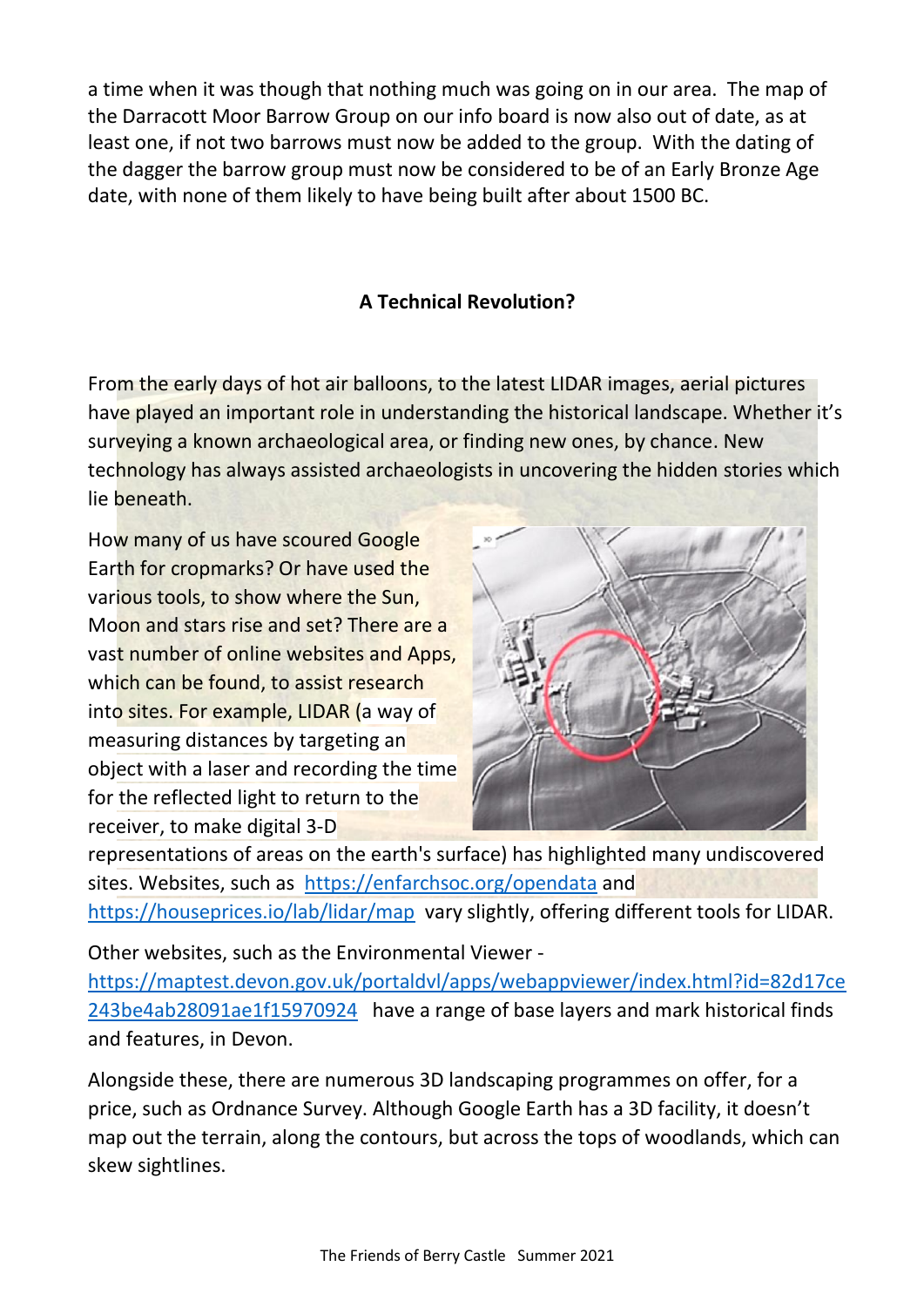Using several sources is always useful, giving a well-rounded view of the landscape. It's been reported that a significantly higher number of new sites have been found, during lockdown, as so many people have had the time to investigate their local area.

Lockdown has brought about other opportunities, throughout the archaeological world. Online lectures and talks have opened up a whole new approach, engaging many more people, who may not have previously attended, in person. I know from supporters' emails, that this is an element that they'd like to hold onto. Historical groups from around the country can 'attend' other talks and conferences, creating new links and sharing knowledge.

There is also a marked rise in the uptake of online courses and degrees. Again, the opportunities to widen your understanding, is endless. Groups such as Dig Ventures, use the online subscriptions, to fund their digs.

Is technology drawing us away from the physical archaeological dig? No. Technology in the trenches is moving forward, swiftly. Geo-phys techniques have been with us for decades (was it Time Team who brought the term into the general public's vocabulary?!!), but the equipment itself, has evolved. As has the methods of recording. A number of digs are now reliant on I-Pads, where photographs, recordings and form-filling can all be completed, in the trench and uploaded to a central unit. Rather than the papier-mache of sodden paper on a clipboard, everything is centralised, instantaneously. The computer can also turn photographs of contexts, into 'drawings', meaning that more time can be spent on the dig, rather than sketching.



Photogrammetry has become an important aspect of recording finds, trenches and landscapes. Using a series of overlapping photographs, which are uploaded to a specific computer programme, a 3D image is generated. The 'lazy Susan' which has

been at the back of the cupboard for years, is a very useful accessory for photographing artefacts! Once the 3D mesh is generated, these models can be rotated and rolled, as if the find is in your hand. This technique has been used for

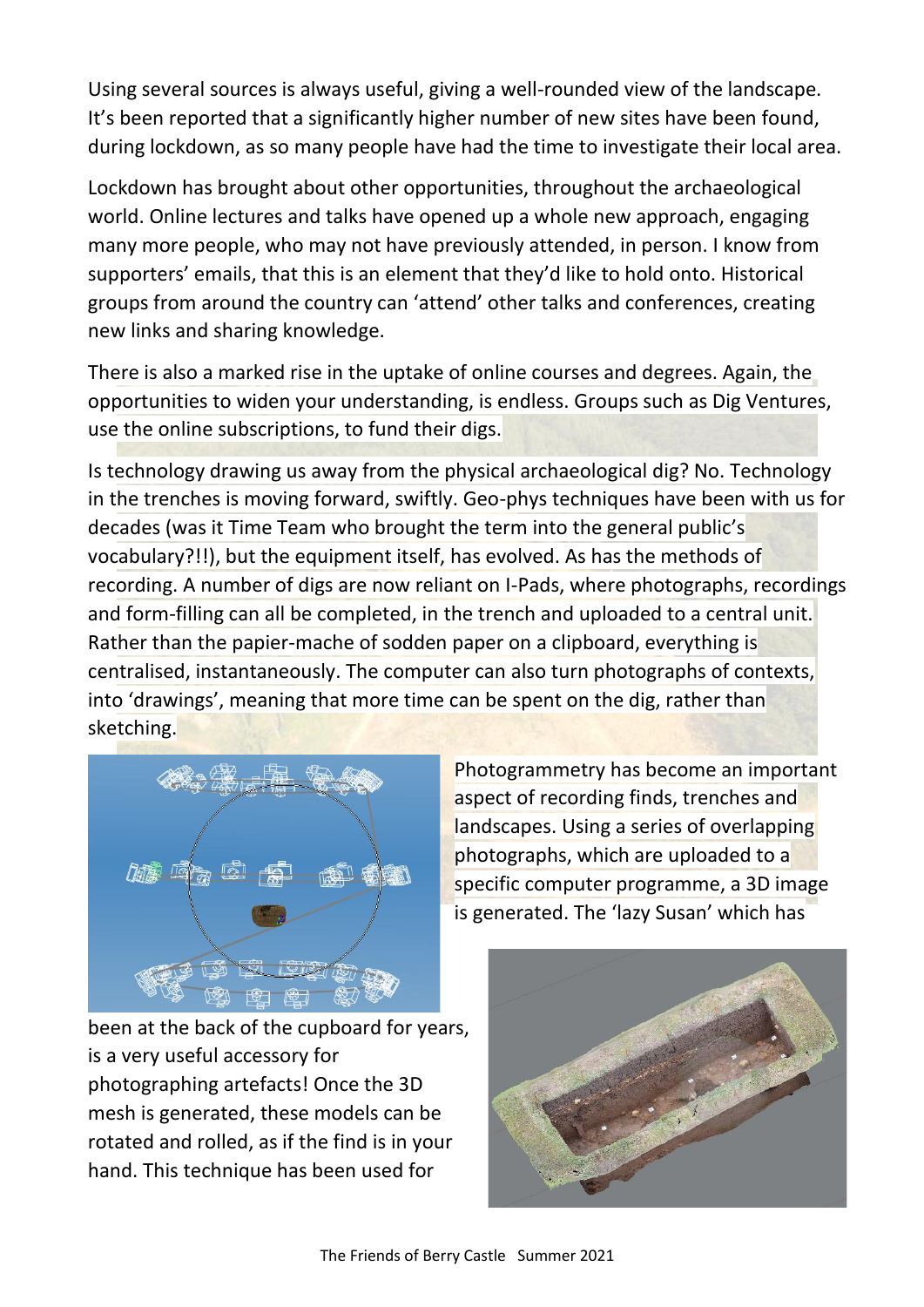sharing objects, over a distance. Sometimes, to gain an insight from an expert, further afield. Using this approach for trenches can allow people to see inside and examine the sides, without even being on site.

On a larger scale, drones can be used for wider areas, or landscapes. Again, overlapping a series of aerial photographs, brings out every lump and bump, in 3D; not dissimilar to the LIDAR, but on a smaller, closer scale. The 3D tool in Google earth, uses this principle to create the virtual 3D landscape.



The NW corner

As you can see, the banks and ditches of Berry Castle are clearly defined, from the drone. Amazingly, the model was constructed from only vertical aerial pictures.

All these different approaches to technology are not out of reach for us. They are all easily accessible. Combining the various resources, may lead to a new discovery. A green ring in a field from a ploughed out round barrow, to lines stretching across the landscape from an ancient enclosure or field system. The more people engage with this, the more we can understand the buried history of our area. Maybe you'll be registering a new site, soon?